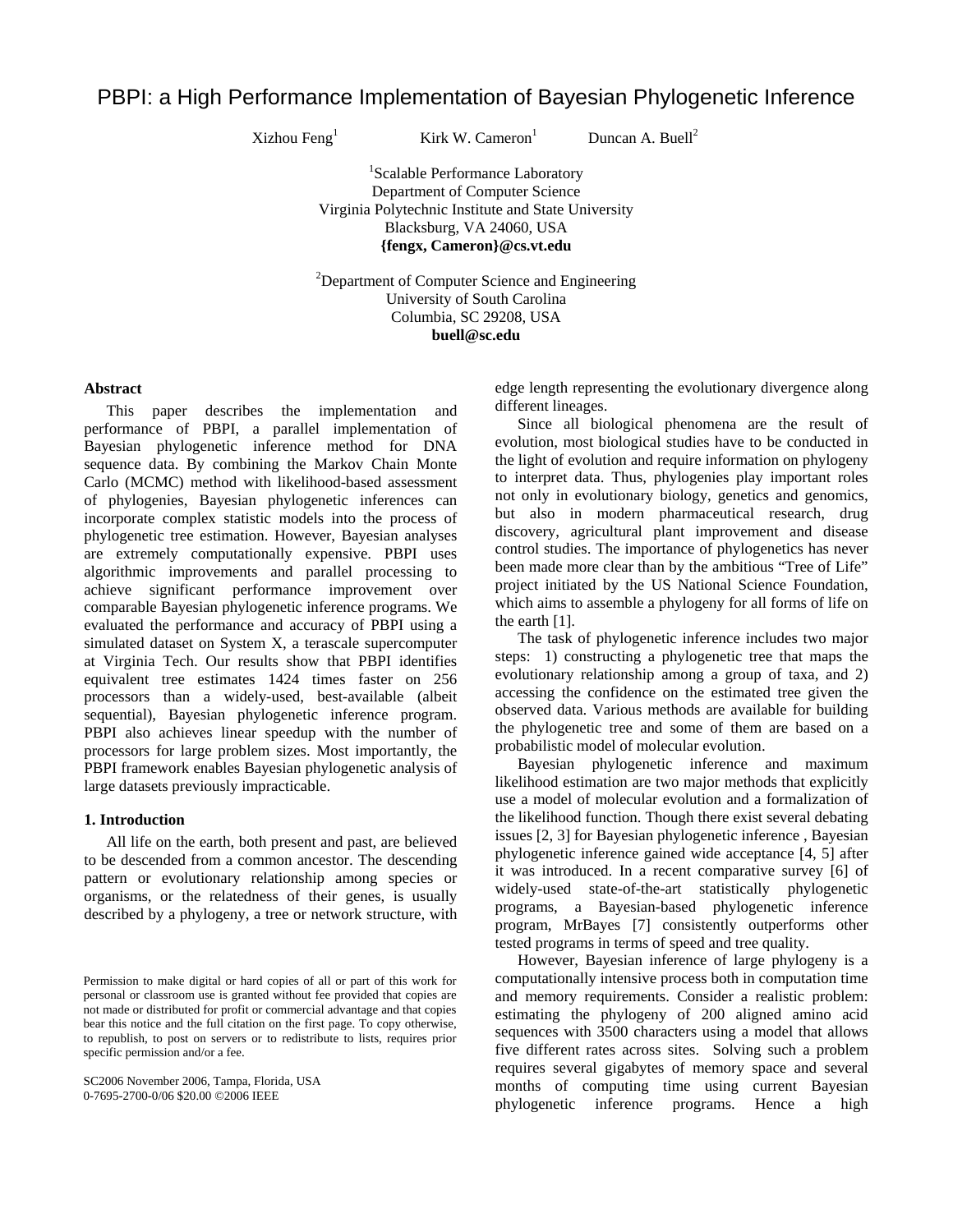performance implementation is needed to fully exploit the power of Bayesian phylogenetic inference.

There are some inherent challenges in designing a high performance implementation for Bayesian phylogenetic inference. First, Bayesian phylogenetic inference is founded on the Markov Chain Monte Carlo (MCMC) method which is essentially a sequential method where state at the current time step depends on previous time steps. Second, Bayesian phylogenetic inference requires frequent I/O operations to store the samples drawn by the MCMC method. Third, even when the multiple-chain MCMC method is used, the degree of parallelism in Bayesian phylogenetic inference is limited.

**Our contributions:** In this paper, we introduce a new implementation of Bayesian phylogenetic inference called **PBPI** (**P**arallel **B**ayesian **P**hylogenetic **I**nference) which improves the performance of Bayesian phylogenetic inference through the combination of algorithmic improvements and parallel processing. PBPI achieves a speedup of 19.1 over MrBayes on a single processor. Overall PBPI achieved up to 874 times speedup over the sequential version of MrBayes. PBPI also achieved a speedup of 46.1 on 64 processors of System X at Virginia Tech and larger problems yield larger speedup.

This paper is organized as follows. In the next section, we provide a brief description of Bayesian phylogenetic inference methods. The implementation of PBPI is discussed in Section 3. Validation and verification of our approach is given in Section 4. Next, we present a performance evaluation for PBPI in Section 5. We describe related work in Section 6 followed by conclusions and future work.

#### **2. Bayesian phylogenetic inference**

#### **2.1 The posterior probabilities of phylogenetic trees**

Due to the stochastic nature and complicated mechanisms in molecular evolution, phylogenetic inferences have to deal with numerous uncertainties such as unknown parameters and multiple phylogenetic trees. Bayesian phylogenetic inference provides a methodology to consider all unknown variables in a comprehensive probabilistic model and to estimate the phylogenetic tree based on a quality called posterior probability.

Given a molecular sequence alignment (i.e. an observed data)  $D$ , the objective of a Bayesian phylogenetic inference is to estimate a phylogenetic model  $\Psi = (T, \tau, \theta)$  that best interprets the data. Here, the phylogenetic model  $\Psi = (T, \tau, \theta)$  consists of three components: a tree structure  $(T)$  that represents the evolutionary patterns for the organism under study, a vector of branch lengths  $(\tau)$  which maps the divergence time along different lineages, and a model of the molecular evolution ( $\theta$ ) that approximates how the characters at each site evolve over time along the tree.

In the Bayesian framework, both the observed data *D* and the phylogenetic model  $\Psi$  are treated as random variables. Next, the joint distribution of the data can be modeled as

$$
P(D, \Psi) = P(D | \Psi)P(\Psi)
$$
 (1)

Once the data is known, Bayesian theory can be used to compute the posterior probability for a specific phylogenetic model Ψ*i* using

$$
P(\Psi_i | D) = \frac{P(D | \Psi_i) P(\Psi_i)}{\sum_j (P(D | \Psi_j) P(\Psi_j))}
$$
(2)

Here,  $P(D | \Psi_i)$  is called the likelihood (the probability of the data under the model  $\Psi_i$ ,  $P(\Psi_i)$  is called the prior probability of the model (the unconditional probability of the model without any knowledge of the observed data), and  $P(D) = \sum_{i} ( P(D | \Psi_{i} ) P(\Psi_{i} ) )$  $P(D) = \sum_{j} \left( P(D | \Psi_{j}) P(\Psi_{j}) \right)$  is

the unconditional probability of the data. Since phylogenetic models are hypotheses about how the data will evolve, both the prior and the posterior of a specific phylogenetic model should be interpreted as a confidence interval for the model instead of explained as frequencies.

This distribution of  $P(D|\Psi)$  is the basis of Bayesian phylogenetic inference; a lot of useful information can be obtained from this distribution. For example, we can estimate the posterior probability of a specific phylogenetic tree topology by calculating the marginal distribution as

$$
P(T_i | D) = \iint P(T_i, \tau, \theta | D) d\tau d\theta.
$$
 (3)

# **2.2 Approximation of the posterior probability using MCMC**

The posterior distribution can be approximated by a class of methods called Markov Chain Monte Carlo

Initialization phase:  $t \leftarrow 0$  ;  $\Psi^{(0)} \leftarrow \Psi_{0}$ While  $t$  ≤ max *imum – generation* Draw a proposal  $\Psi$  from  $q(\bullet | \Psi^{(t)})$ Compute the acceptance  $\alpha(\Psi^{(t)}, \Psi)$ Draw a random variable  $u$  from  $U(0,1)$ If  $u \leq \alpha(\Psi^{(t)}, \Psi)$ Then  $\Psi^{(t+1)} \leftarrow \Psi$  $\textsc{Elsc}\ \Psi^{(t+1)} \leftarrow \Psi^{(t)}$  $t \leftarrow t+1$ 

# **Figure 1: The Metropolis-Hasting algorithm for Bayesian phylogenetic inference**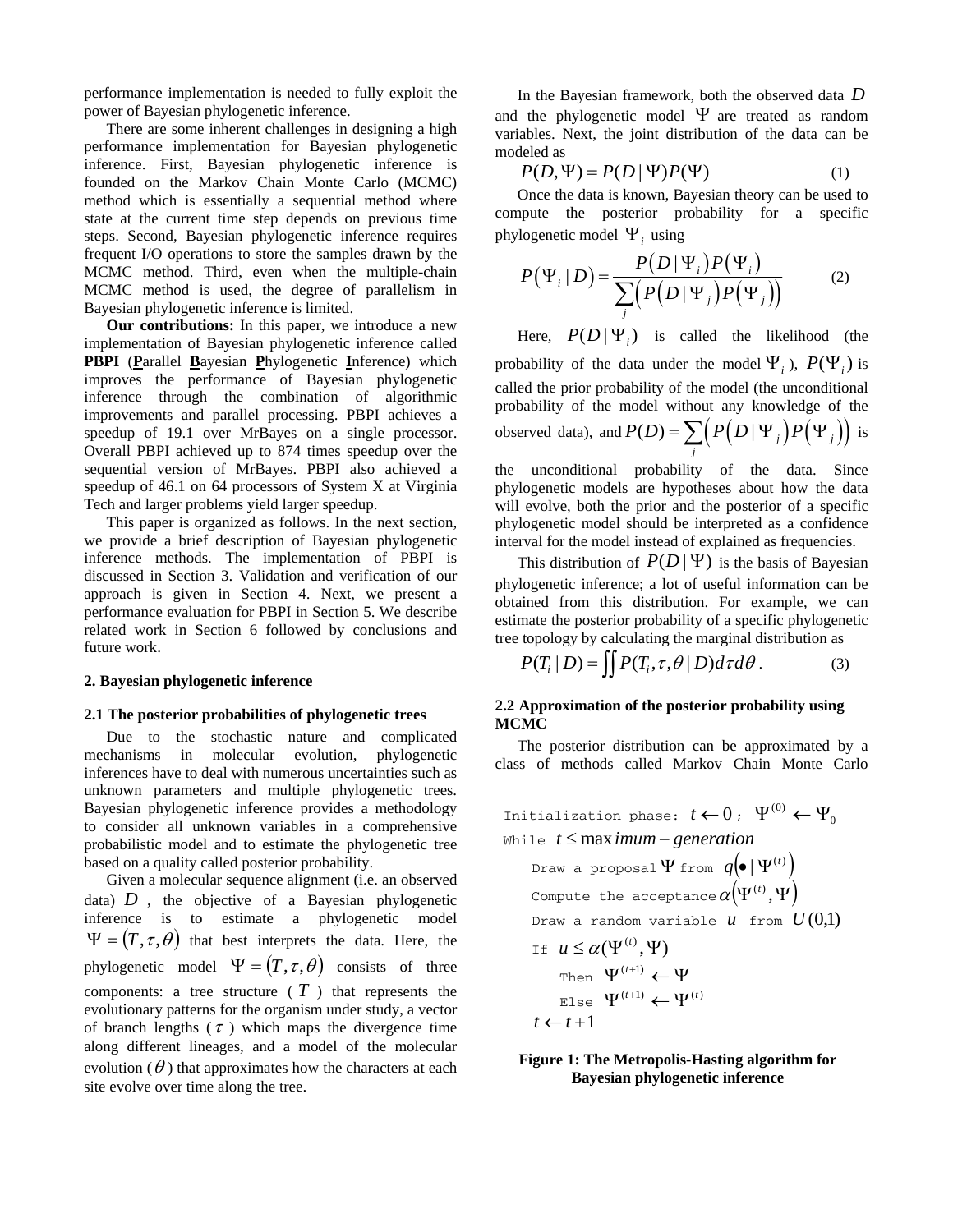(usually abbreviated as MCMC) which simulate random variables from a target distribution, known up to a normalizing constant. The basic idea of the MCMC methods is first to construct a Markov chain that has the space of the parameters to be estimated as its state space and the posterior probability distribution of the parameters as its stationary distribution. Next, we simulate the chain and treat the realization as a representative sample from the posterior probability of the parameters of interests.

Two major strategies can be used to construct the Markov chains for exploring posterior distribution: the Metropolis-Hasting algorithm [8, 9] and the Gibbs sampler [10]. When applied to Bayesian phylogenetic inference, the Metropolis-Hasting algorithm can be described as Figure 1.

In the Metropolis-Hasting algorithm,  $\alpha(\Psi^{(t)}, \Psi)$  is

called the acceptance probability, and is defined as

$$
\alpha(\Psi^{(t)}, \Psi) = \min\left(1, \frac{\pi(\Psi \mid D)}{\pi(\Psi^{(t)} \mid D)} \cdot \frac{q(\Psi^{(t)} \mid \Psi)}{q(\Psi \mid \Psi^{(t)})}\right) (4)
$$

Here,  $q(\Psi | \Psi^{(t)})$  is the proposal probability which can be in any form that satisfies

$$
q(\cdot | \Psi) > 0. \tag{5}
$$

In theory, a Markov chain constructed with the Metropolis-Hasting algorithm will converge to a stationary distribution if the chain is irreducible, aperiodic, and possesses a stationary distribution given the chain runs long enough [11]. Once we design a Markov chain that satisfies these requirements in Bayesian phylogenetic inference, we can approximate the posterior distribution of phylogenetic models.

Several practical implementation issues exist. One is to overcome the stickiness at local optima and maintain a desired acceptance ratio (the percentage of the proposed states that are accepted). We know that the irreducible property requires chains have a positive probability to move from one state  $\Psi$ , into any other state  $\Psi$ , in a finite number of time steps (*s* ), i.e.

$$
prob(\Psi(t+s) = \Psi_j | \Psi(t) = \Psi_i).
$$
 (6)

Therefore, if we can design MCMC strategies that connect any two phylogenetic models in as few steps as possible while maintaining the quality of the proposals, we can improve the efficiency and accuracy of the posterior probability approximations.

### **3. The implementation of PBPI**

As explained earlier, the computation time of a Bayesian phylogenetic inference is determined by two factors: the length of the Markov chains for approximating the posterior probability of the phylogenetic trees and the computation time needed for evaluating the likelihood values at each generation. The length of the Markov chains can be reduced by developing improved MCMC strategies to propose high quality candidate states and to make better

acceptance/rejection decisions; the computation time per generations can be speed up by optimizing the likelihood evaluation and exploiting parallelism. PBPI implemented both techniques, but this paper will focus on the second factor.

# **3.1 Likelihood evaluation**

The likelihood for a phylogenetic model Ψ is proportional to the probability of observing the dataset  ${X} = \{x_{ij}\}\$ under Ψ. Evaluating the likelihood values and estimating the maximum likelihood are the most computationally expensive parts of Bayesian phylogenetic inference. We now discuss how PBPI improves the performance of likelihood evaluation in Bayesian phylogenetic inference.

Given a phylogenetic model and an alignment of DNA sequences, the corresponding likelihood can be calculated using the algorithm proposed by Felsenstein [12] and described elsewhere [13]. This algorithm traverses the phylogenetic tree in post order and computes the conditional probabilities for each internal node from the conditional probabilities of its children nodes. We denote the length of the alignment  $M$ , the number of taxa  $N$ , and the number of possible states at each site  $S$ , each likelihood evaluation requires  $o(N \cdot M \cdot S^2)$ multiplications.

A desirable property of the Felsenstein algorithm is the likelihood local update which is shown in Figure 2. Once the conditional probabilities for all nodes in the current phylogenetic tree  $(T)$  are preserved in evaluating its likelihood value, and the next phylogenetic tree  $T^*$  is proposed from current phylogenetic tree with partial changes, then only the conditional probabilities for those nodes appearing in the back tracing path to the root nodes needs to be recomputed. For example, as shown in Figure 1, once the likelihood of the tree on the left is evaluated, we only need to compute the conditional probabilities for node 10, 15, and 16 to obtain the likelihood of the tree on the right.



**Figure 2: Illustration of the likelihood local update** 

Likelihood local update only requires  $o(\log N \cdot M \cdot S^2)$  multiplications and introduces significant performance improvement at the cost of larger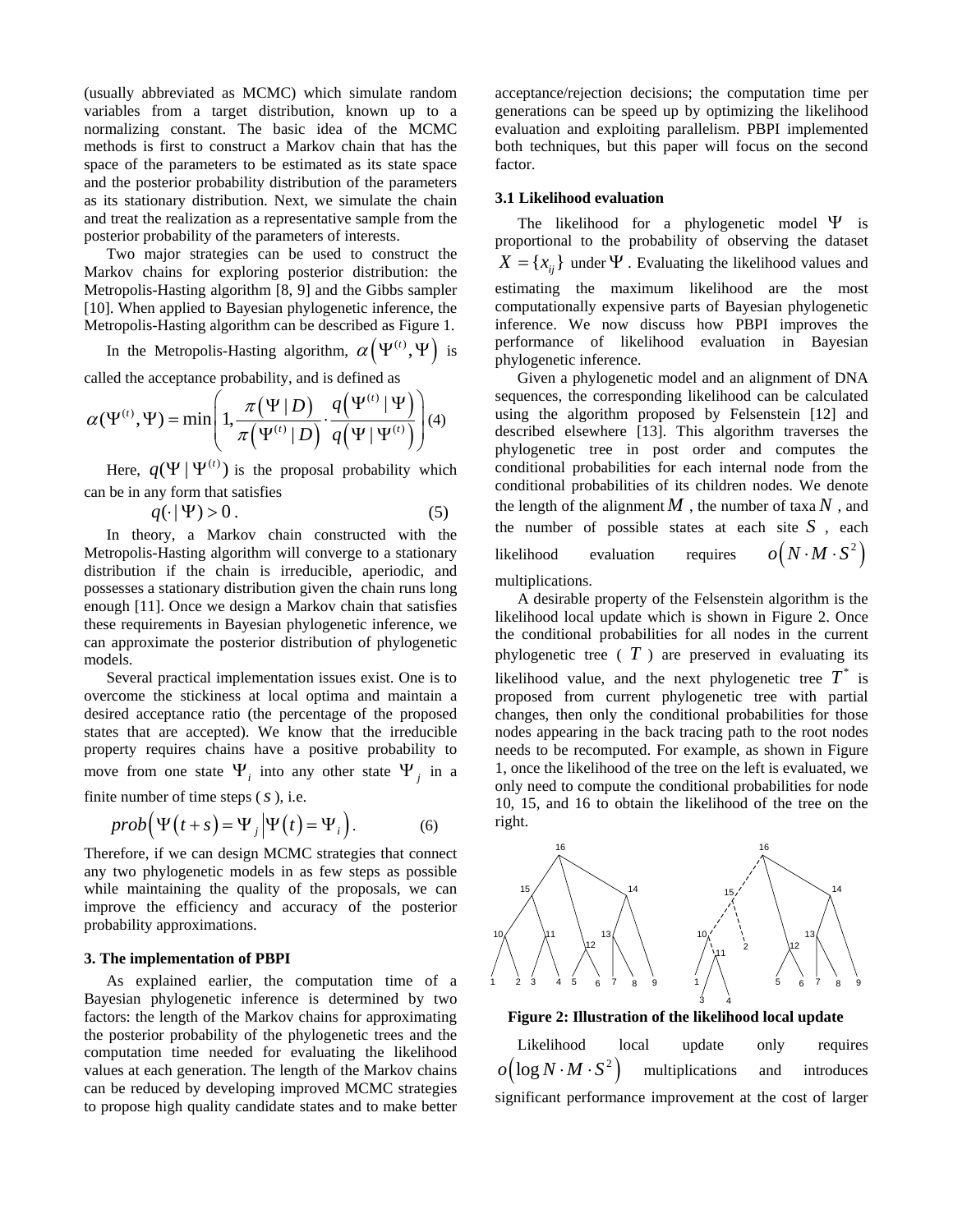

**Figure 3: Illustration of vector re-linking** 

l

memory requirements. However, because in MCMC-based Bayesian phylogenetic inference the proposed tree candidate may be either accepted or rejected, we need an efficient way to keep the likelihood local update properties without frequent memory copies to save and restore the conditional probabilities for the affected nodes.

In PBPI, we use vector re-linking to implement likelihood local update in MCMC. Figure 3 shows how vector re-linking works:

 (1) In the initialization step, we allocate a conditional probability vector for each internal node in the current tree and the proposal tree. Since the conditional probabilities of the leaf nodes stay constant, both trees share the same set of conditional probability vectors for their leaf nodes.

(2) When the new proposal tree is obtained from current tree and waiting to be evaluated, we swap the nodeconditional probability vector links between the corresponding unaffected nodes in the current tree and proposal tree and keep the remaining links untouched.

(3) When the proposal is accepted, we swap the current tree and the proposal tree with all links unchanged; when the proposal is rejected, we swap back all links for unaffected nodes.

Additional optimizations for likelihood evaluations implemented by PBPI include sequence pattern compression under *i.i.d.* (independent identicallydistributed) assumption and tree balancing. If the number of unique patterns in the alignment is  $\alpha \cdot M$ , then pattern compression will reduce the required multiplications by  $1-\alpha$ . When likelihood local update is used, the number of multiplications is proportional to the depth of the tree. Tree balancing keeps the depth of the children nodes of the root roughly equal and results in a near smallest tree depth.

### **3.2 Parallel implementation**

We identify the levels of parallelism in Bayesian phylogenetic inference.

(a) **Dataset level parallelism**: breaking a large dataset into a number of partially overlapping sub datasets, analyzing each sub dataset and merging the estimated results into a larger tree (supertree).

(b) **Run level parallelism**: performing several independent analyses on the same dataset to detect the convergence of the chains and remove odd results.

(c) **Partition level parallelism**: dividing the dataset into a number of partitions for improved evolutionary models or combined data from different genes.

(d) **Chain level parallelism**: running several chains to increase the mixing rate of the chains (for example Metropolis-coupled MCMC implemented in MrBayes).

(e) **Sequence level parallelism**: evaluating site (or pattern) likelihood across the sequence concurrently and summing up to obtain the global likelihood (the likelihood for the trees).

Chain level parallelism and sequence level parallelism are common to almost all Bayesian phylogenetic inference. Hence PBPI integrates chain and sequence level parallelism into its kernel module.

Details of the parallel algorithm implemented by PBPI can be found in our previous work  $1$  [14, 15]. We summarize this algorithm as follows. The processor pool is

<sup>1</sup> Section 3.1 and 3.2 detail the improvements to the original algorithm we proposed. We emphasize that the contribution of this work includes implementation of improved versions of our algorithm (MCMC strategies and sample algorithms), design and validation of a framework for Bayesian phylogenetic inference, direct comparisons to other approaches (e.g. MrBayes), and performance results for large data sets on a terascale system.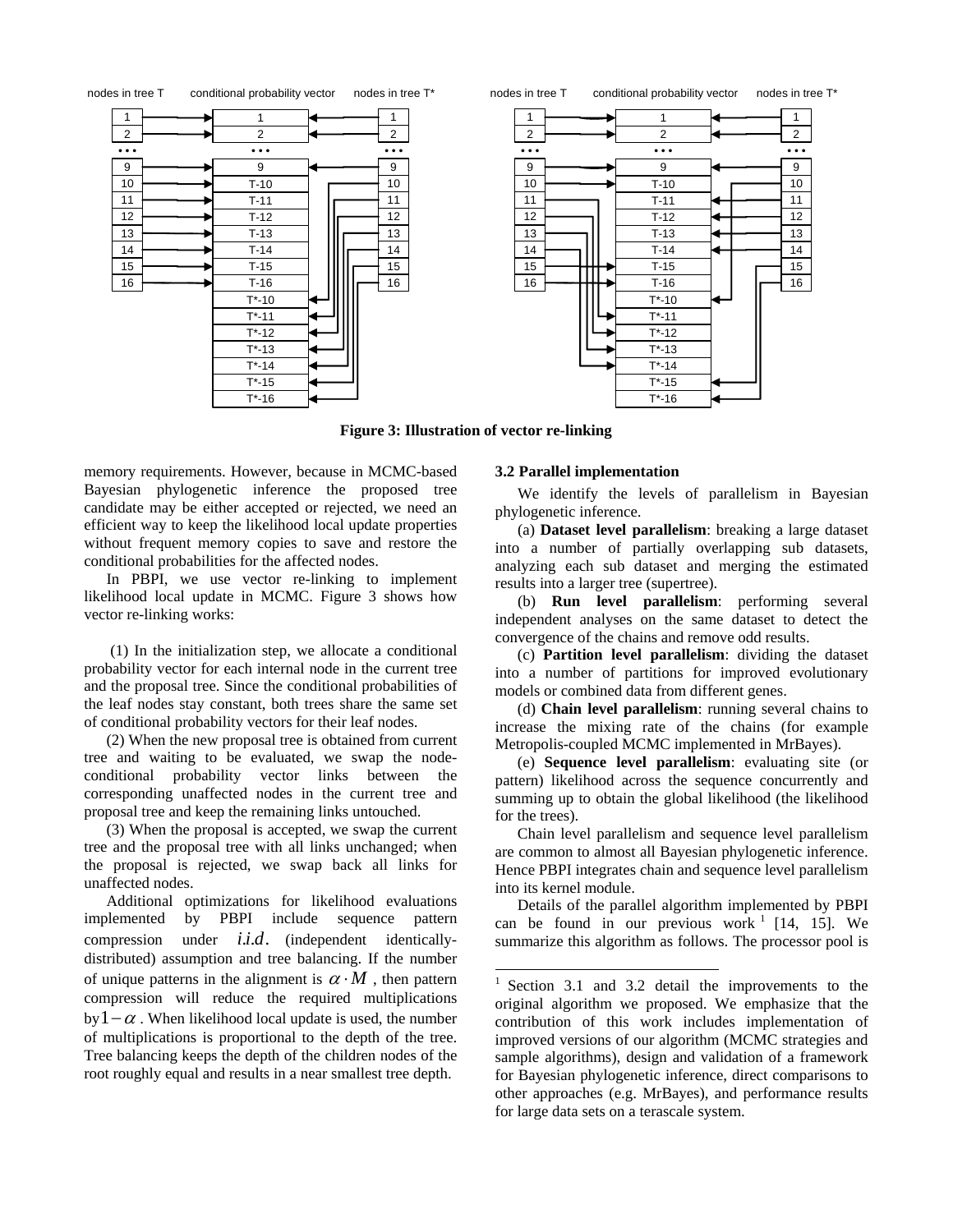|                    | taxa 00000                                 | taxa 00000                             | taxa 11111                             | taxa 11111                                          |
|--------------------|--------------------------------------------|----------------------------------------|----------------------------------------|-----------------------------------------------------|
|                    | 01234<br>name                              | 56789<br>name                          | 01234<br>name                          | 56789<br>name                                       |
|                    | <b>GGACA</b><br>$\mathsf{A}$<br>B<br>CGACA | <b>TCAAG</b><br>A<br><b>TCAAG</b><br>B | <b>CTTAA</b><br>A<br><b>CTTAA</b><br>B | <b>CTTTA</b><br>$\overline{A}$<br>B<br><b>CTTGA</b> |
|                    | $\mathcal{C}$<br>CGACA                     | C<br>TCCAG                             | C<br><b>CTAAT</b>                      | C<br><b>CATTT</b>                                   |
|                    | CGACG<br>D                                 | <b>TCCAG</b><br>D                      | <b>CTAAA</b><br>D                      | <b>CATAT</b><br>D                                   |
|                    | E<br>CGACA                                 | E<br><b>TCCAG</b>                      | <b>CTAAA</b><br>E.                     | E<br>CATAT                                          |
|                    | F<br>CGCCA                                 | F<br>TCCAG                             | <b>CTAAA</b><br>F                      | F<br><b>CATAT</b>                                   |
|                    |                                            |                                        |                                        |                                                     |
| Chain 1<br>Chain 2 | 1,1                                        | 1,2                                    | 1,3                                    | 1,4                                                 |
| Chain 3            |                                            |                                        |                                        |                                                     |
| Chain 4            | 2,1                                        | 2,2                                    | 2,3                                    | 2,4                                                 |
| Chain 5            | 3,1                                        | 3,2                                    | 3,3                                    | 3,4                                                 |
| Chain 6            |                                            |                                        |                                        |                                                     |
| Chain 7            |                                            |                                        |                                        |                                                     |
| Chain 8            | 4,1                                        | 4,2                                    | 4,3                                    | 4,4                                                 |

**Figure 4: Illustration of processors organization and task assignment** 

arranged as a  $c \times r$ , two-dimensional Cartesian grid. The sequence is split into *c* segments and each column is assigned one segment. The chains are divided into *r* groups and each row is assigned one group of chains. Figure 4 illustrates how to map 8 chains onto a  $4 \times 4$  grid where the number of characters (or patterns) is 20.

We use context-aware synchronizations to eliminate the need of frequent communications in synchronizing all processors. Context-aware synchronizations are based on the fact that if two nodes share some common knowledge, then both nodes know the next move of their peers.

We implement this common knowledge by assigning a row-wise random number generator (RNG-1) and a gridwise random number generator (RNG-2) on each processor. RNG-1 has the same seed on all processors in each row and is used to generate new proposals and decide the acceptance of the proposals for all chains on that processor. RNG-2 has the same seed on all processors in the grid and is used to choose chains for swapping and to decide the acceptance of chain swapping.

During each chain update step, all processors in the same row always generate the same proposal. A collective communication is used to sum up the partial likelihood into global likelihood.

During each chain exchange step, all processors in the grid select the same pair of chains for swapping. Point-topoint communications between processors on the same column but different rows (only for selected chains) are needed to exchange the state information for the two selected chains.

According to the discussion in section 3.1, load imbalance among processors in different rows may occur due to different numbers of computations for the likelihood local update. Such imbalance can be reduced by increasing the intervals between two adjacent chain exchange steps.

The implementation of PBPI is based on MPI (message passing interface) and is portable to most platforms which support MPI.

### **4. Validation and verification**

We validate the correctness of the PBPI implementation using a simulation study, a common technique to assess the performance of a phylogenetic method. We choose several phylogenetic trees published by RDP-II projects [16] and simulate 120 datasets under the JC69 and K2P models  $(transition/transition)$  parameter = 2.0) using SEO-GEN [17]. We ran PBPI in parallel to analyze these datasets under the JC69 model. The tree samples are summarized as 50% majority consensus tree, MPP tree (the tree with the highest frequency of occurrences in the tree samples) and 95% credible tree set (the set of trees whose cumulative occurrence frequency is larger than 95%).

Table 1 shows the topological accuracies represented by the average number of false negative branches in the estimations for the 24-taxa model tree (shown as Figure 5 a). The results show that PBPI can estimate the model tree with high accuracy either when the assumptions are correct (simulating data and estimating trees under JC69 model) or partially violated (simulating data under K2P model and estimating trees under JC69 model).

Furthermore, we examined the model tree and the estimated trees in detail. We found that nearly all the false negative branches shown in Table 1 are in fact caused by artifacts of the topological distance metrics. In other words, the topological distance metric does not consider zerolength branches or multi-furcated trees. For example, the MPP tree shown as Figure 5-b estimates the subtree in the model tree

(fus.necph2:0.0088,(fus.necph3:0.0063,af044948:0.0000):0.0005) as

((fus.necph2:0.0090,fus.necph3:0.0061):0.0000,af044948:0.0000). These two subtrees are in fact topologically equivalent, if considering zero branch lengths.

For model trees with 50, 107 and 218 taxa, we obtained similar accuracy and results. Hence, the correctness of the PBPI implementation is confirmed.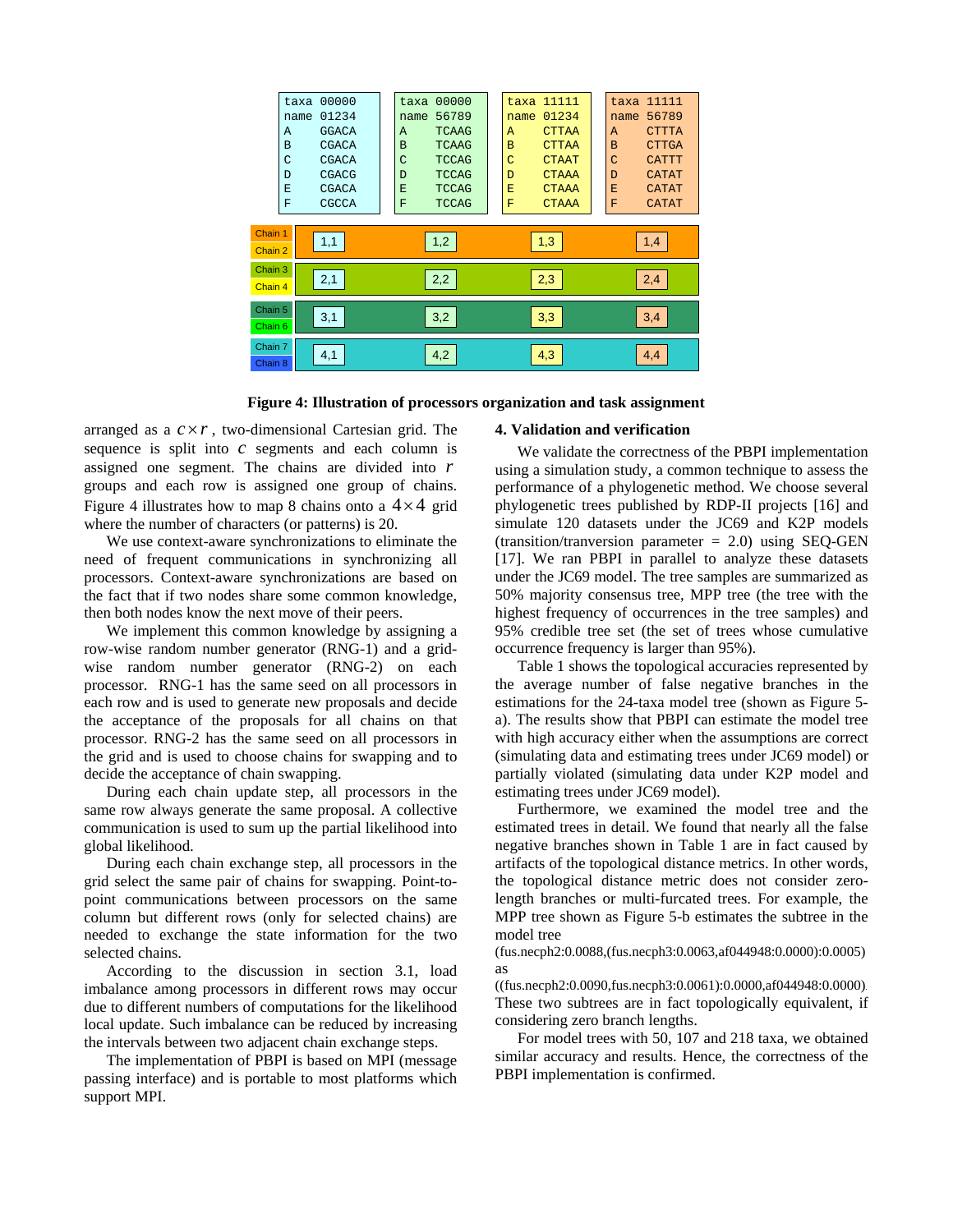# **Table 1: Topological accuracy for PBPI for simulated datasets**

|                 | JC69 Model |            |            | K <sub>2</sub> P Model |            |            |
|-----------------|------------|------------|------------|------------------------|------------|------------|
| # of characters | <b>MPP</b> | <b>CTS</b> | <b>CON</b> | <b>MPP</b>             | <b>CTS</b> | <b>CON</b> |
| 1000            | 1.6        | $\Omega$   | 1.8        | 2.6                    | 0.6        | 2.6        |
| 5000            | 1.4        | 0.4        | 1.4        |                        | 0.2        | 1.2        |
| 10000           | 0.4        | $\Omega$   | 0.6        | 0.8                    | 0.2        | 0.8        |

(MPP: Maximum Posterior Probability Tree; CTS: 95% credible tree set; CON: 95% majority consensus tree)

# **Table 2: Sequential execution time for PBPI and MrBayes**

| <b>Dataset</b> | $#$ of taxa | # of sites / patterns | <b>PBPI</b> | <b>MrBayes</b> | Speedup |
|----------------|-------------|-----------------------|-------------|----------------|---------|
| fuso024 L1000  | 24          | 1000 / 402            | $1.7$ min   | $10.1$ min     | 5.8     |
| fuso024 L10000 | 24          | 10000 / 1972          | $9.4$ min   | $46.1$ min     | 4.7     |
| burk050 L1000  | 50          | 1000 / 432            | $2.8$ min   | 23.4 min       | 8.0     |
| burk050 L10000 | 50          | 10000/2429            | $15.1$ min  | $2.0$ hour     | 7.5     |
| arch107 L1000  | 107         | 1000 / 1000           | $10.7$ min  | $1.9$ hour     | 10.0    |
| arch107_L10000 | 107         | 10000 / 9996          | $1.8$ hour  | $18.4$ hour    | 9.8     |
| back218 L1000  | 218         | 1000 / 1000           | $13.9$ min  | $3.9$ hour     | 15.8    |
| back218 L10000 | 218         | 10000/10000           | $2.2$ hour  | $43.4$ hour    | 19.1    |



**Figure 5: the 24-taxa model tree and an MPP trees for one of the simulated dataset**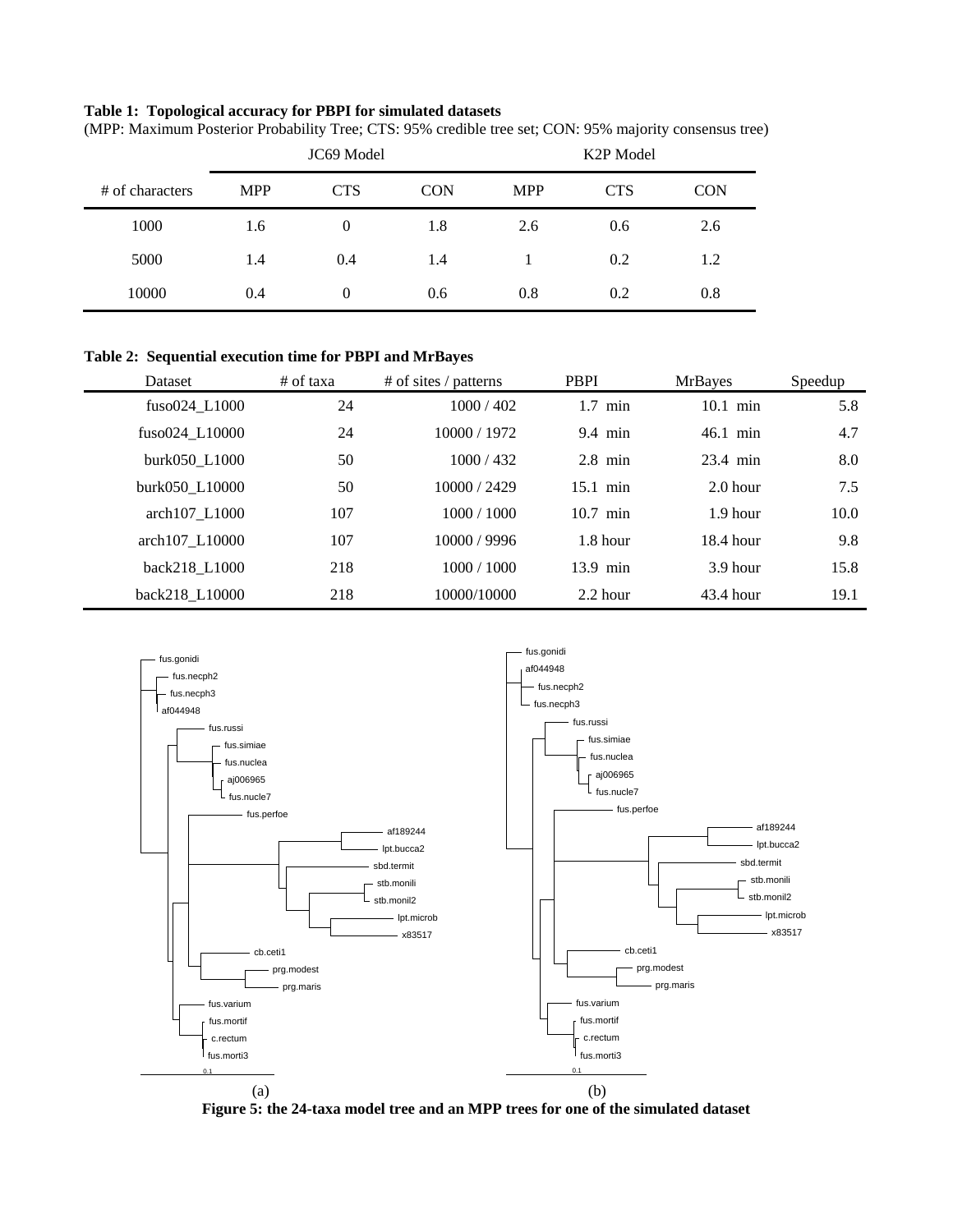### **5. Performance evaluation**

#### **5.1 Experimental methodology**

We evaluated the implementation of PBPI using System X in the Terascale Computing Facility at Virginia Tech. This system has 1100 Apple XServer G5 cluster nodes, each node having one Dual 2.3 GHz PowerPC 970FX processors, and 4 GB ECC DDR400 (PC3200) RAM. The cluster nodes were connected with SilverStorm's 91200 InfiniBand-based switches with a bidirectional port speed of 10 Gbps (billions of bits per second).

We chose a subset of from the datasets generated in validation and verification part as the benchmark datasets. For each model tree, we chose two datasets: one has 1000 characters, the other has 10,000 characters. We analyzed the benchmark datasets under the JC69 model. For each case tested, we run 4 MCMC chains with parallel tempering schema. We set the length of the chains as 200,000 generations, the sampling intervals as 100 generations, and the chain swapping intervals as 10 generations. We also ran MrBayes (version 3.1) with the same configurations for comparisons. For the last two datasets, the execution time values for MrBayes were estimated from MCMC runs with 5000 generations.

For each case, we executed 5 runs and used the average execution time over the 5 runs in performance evaluation. All timing values were wall clock time.

### **5.2 Sequential execution time**

Table 2 provides the average execution times for PBPI and MrBayes on the benchmark datasets when running in a single processor on System X. The measured results showed that when both programs run in sequential mode, PBPI runs 5-19 times faster than MrBayes, depending on the problem size. For larger problems, PBPI yields larger performance improvement. The deviations for the measurements are less than 6%.

Both programs obtained statistically equivalent tree samples and the same majority consensus trees. However,

we also noticed different posterior probability values for some branches in the summarized consensus trees. Further investigations are needed to explain the meaning of the posterior probability values of branches (or clade) for the phylogenetic trees and design some experimental methodology to verify that a Bayesian-based phylogenetic inference program estimates the posterior probability accurately. This is beyond the scope of our current work.

During the measurements, we used the same running parameters for both PBPI and MrBayes without using the improved MCMC strategies such as variable proposal step MCMC and multipoint MCMC implemented in PBPI. We can expect larger performance improvement for PBPI when these improvements are used since we can use a shorter chain by reducing the sampling intervals.

We credit this performance improvement of PBPI to its proposal algorithms, its likelihood local update and improved memory management.

#### **5.3 Parallel performance and scalability**

We chose benchmark datasets FUSO024 10000, ARCH107 1000, and BACK218 10000 as fixed problems to investigate the parallel speedup of PBPI. These three datasets represent three kinds of problems:

- FUSO024 10000: problems with a small number of taxa and long sequences of characters;
- ARCH107\_1000: problems with a medium number of taxa and short sequences of characters;
- BACK218 10000: problems with a large number of taxa and long sequences of characters.

For each dataset, we ran 4 chains with parallel tempering schema, where each chain lasts 200,000 generations. We scale the number of processors from 4 to 64 processors and calculate the speedup using the mean values of the execution time over 5 runs. The results are shown in Figures 6.

The results indicate that for all three benchmark datasets, PBPI achieves roughly linear speedup. For FUSO024\_L10000 dataset, the average speedup on 64



**Parallel Speedup of PBPI for Different Problem Size**

**Figure 6: Parallel speedup of PBPI for three benchmark datasets**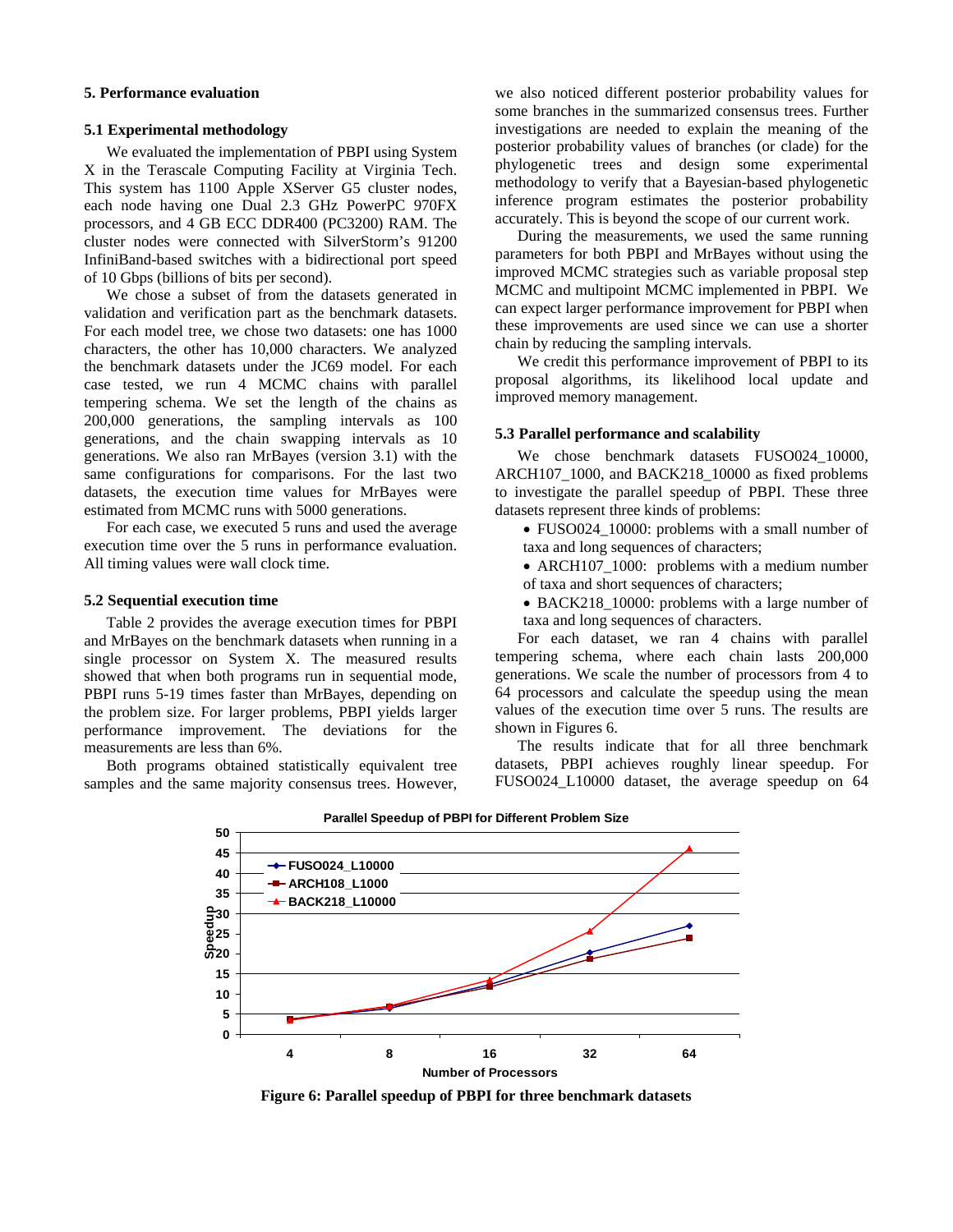processors is 26.8; for ARCH107\_L1000 dataset, the average speedup was 23.7; for Back218\_L10000 dataset, the average speedup was 46.1.

We also measured the performance of PBPI on more than 64 processors for Back218\_L10000 dataset and provided the results in Figure 7. For the first 64 processors, we used one processor per node in the computation; for 128 and 256 processors, we used two processors per node. Since each chain swapping step needs one point-to-point communication between two corresponding processors on two different rows, there are message contentions between two processors on the same node. This is the reason for the obvious slow down for the speedup when PBPI ran on 128 processors. The average speedup was 52.3 on 128 processors, or 74.6 on 256 processors.

Combining the performance improvement for both sequential optimizations and parallel speedup, for the same dataset, PBPI ran up to 874 times faster using 64 processors than MrBayes using a single processor on a system similar to SystemX, or 1424 times faster using 256 processors.

### **5.4 Discussion**

Figures 6 and 7 show the parallel speedup of PBPI for a fixed-size problem (Amdahl's law [18]). From both figures, we observe near linear speedup for small problems up to 16 processors and for large problems on 64 processors. We credit this performance improvement to our sequence level parallelism and due to the context-aware synchronizations that ensure processors operate autonomously and avoid message communications.

We noticed recently that the MrBayes developers implemented a parallel version of their framework that uses chain level parallelism. Since we haven't observed any significant performance changes when we ran the parallel version of MrBayes using 1, 2, 4, and 8 processors on System X, this study does not include a direct comparison. However, since the current implementation of parallel MrBayes only exploits chain level parallelism, its scalability of parallel MrBayes will be limited by the

number of chains used in the analysis. Based on this assumption and primarily due to the other forms of parallelism we have identified and our current results, we estimate PBPI will run up to 219 times faster (on 64 processors, or 375 times on 256 processors) than the parallel version of MrBayes for the tested dataset.

Following the scalability analysis provided in [14] and according to Gustafson's Law for fixed-time speedup [19], we can scale the problem size to achieve even large speedups for PBPI. Here, the problem can be scaled in three dimensions: 1) the number of taxa; 2) the number of characters (patterns); and 3) the number of MCMC chains. The trend of parallel speedup of PBPI for scaled problem is shown in Figure 6.

### **6. Related work**

We classify related work into two categories: Bayesian phylogenetic inference and parallel phylogenetic inference.

MCMC-based Bayesian analysis was introduced into phylogenetic inference by three independent research groups (Yang et al at UC Berkeley[20], Mau et al at University of Wisconsin [21], and Li et al at Ohio State [22]) in 1996 and became widely used after the development of BABME [23] and MrBayes [7]. Reviews of Bayesian phylogenetic inference and its differences with "traditional" approaches are available by Huelsenbeck el al [24] and Holder et al [25]. MrBayes also implemented the metropolis-coupled MCMC method (also called MCMCMC or  $MC^3$ ) to improve the mixing rate of the sampling chains. Since most of these implementations are sequential, they have inherent performance limitations when solving large phylogenetic problems.

The first parallel implementation of Bayesian phylogenetic inference was described by Feng et al [14] and served as the starting point of PBPI described in this work. As described in section 3, we made several important changes for PBPI which brought dramatic performance improvement. MrBayes also provides a parallel implementation (see Altekar et al [26]). However, based on



**Figure 7: Parallel speedup of PBPI for benchmark datasets BACK218\_L10000**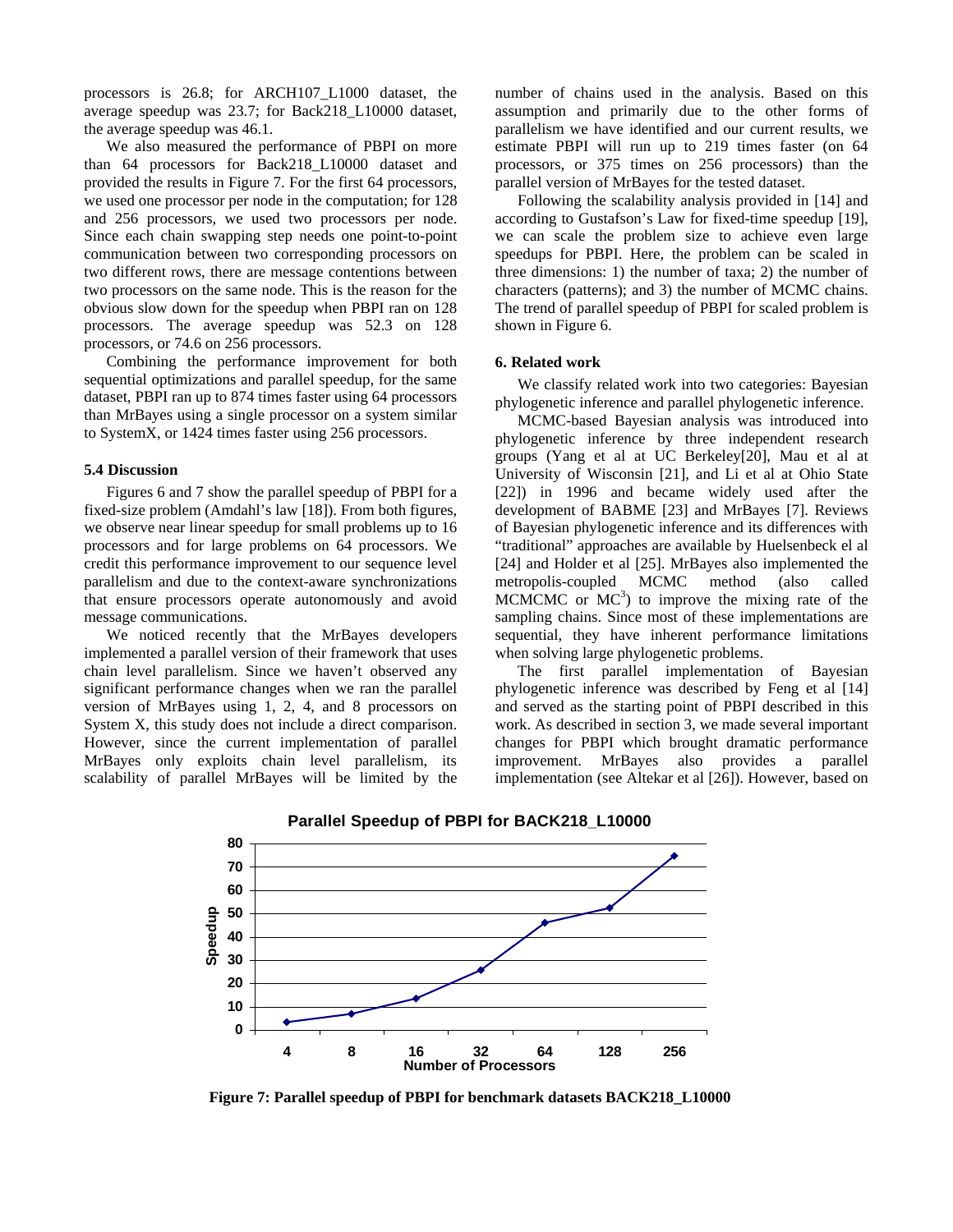the literature description, parallel MrBayes only provides chain level parallelism and its scalability is limited by the number of chains used in the analysis. This implementation of MrBayes increases the number of chains to effectively scale the work load while fixing the problem size. PBPI overcomes this limitation by combining sequence level parallelism and chain level parallelism. Another key difference between PBPI and MrBayes is that PBPI implements several improved MCMC strategies which can speedup the convergence rate and avoid local optima.

Several scalable parallel programs for maximum likelihood-based phylogenetic methods, have been developed recently, among them are parallel fastDNAml [27, 28], PAxML [29], parallel genetic algorithm for ML [30], and parallel TREE-PUZZLE [31]. Bader et al discussed GRAPPA, a highly scalable implementation for breakpoint phylogenetic analysis using gene order data [32]. Since Bayesian phylogenetic inference uses different criterion to define the "optimal" trees for given datasets, PBPI is quite different from these programs both in its underlying inference method and parallel implementations. We believe the application of high performance computing in phylogenetic inference will bring significant changes in the field of phylogenetics both in the scale of inferred phylogenies and the in the reduction of time to solution.

### **7. Conclusions and future work**

There are many advantages of Bayesian phylogenetic inference [25]. However, expensive computations have limited the application of Bayesian phylogenetic inference to extremely large problems. The dramatic reduction in time to solution achieved by PBPI enables new opportunities for Bayesian phylogenetic inference. For example, using the popular MrBayes framework, the analysis of Back218\_L10000 may take 18 days using 4 MCMC chains with the length of 1,000,000 generations; using PBPI, the execution time to generate the equivalent samples takes 30 minutes.

Currently, PBPI implements the GTR (general time reversible) model and its simplifications for DNA sequences. As a next step, we will implement more realistic models and support additional data types. More realistic models will provide further insight into evolution with higher accuracy but will also consume more computation time.

One important aspect for Bayesian phylogenetic inference is that it provides an assessment of the confidence level for the estimated trees using the quantity of posterior probability. In our work, we identified the risk of inaccurate posterior probability estimations for large complicated datasets using MCMC methods and developed numerous improvements. We will further investigate the effectiveness of these improvements and their impact on performance.

The Bayesian approach has the potential to resolve issues in building very large trees. But current Bayesian phylogenetic inference can not applied to more than 1,000

taxa due to the resulting computational complexity. We plan to incorporate divide and conquer techniques such as the supertree method [33] or DCM method [34] into future versions of PBPI to solve phylogenetic problems with tens of thousands of taxa.

### **References**

- [1] NSF, "Assembling the Tree of Life (ATOL)," 2003.
- [2] Pickett, K. M., Simmons, M. P., and Randle, C. P., "Do Bayesian support values reflect probability of the truth?," *Cladistics-the International Journal of the Willi Hennig Society*, vol. 20, pp. 92-93, 2004.
- [3] Huelsenbeck, J. P., Larget, B., Miller, R. E., et al., "Potential applications and pitfalls of Bayesian inference of phylogeny," *Syst. Biol.*, vol. 51, pp. 673- 688, 2002.
- [4] Murphy, W. J., Eizirik, E., O'brien, S. J., et al., "Resolution of the Early Placental Mammal Radiation Using Bayesian Phylogenetics," *Science*, vol. 294, pp. 2348-2351, 2001.
- [5] Glenner, H., Hansen, A. J., Sorensen, M. V., et al., "Bayesian inference of the metazoan phylogeny: A combined molecular and morphological approach," *Current Biology*, vol. 14, pp. 1644-1649, 2004.
- [6] Williams, T. L. and Moret, B. M. E., "An Investigation of Phylogenetic Likelihood Methods," in *Proceedings of. Proceeding of 3rd IEEE Symposium on Bioinformatics and Bioengineering*, 2003.
- [7] Huelsenbeck, J. P. and Ronquist, F., "MRBAYES: Bayesian inference of phylogenetic trees," *Bioinformatics*, vol. 17, pp. 754-755, 2001.
- [8] Metropolis, N., Rosenbluth, A. N., Rosenbluth, M. N., et al., "Equations of state calculations by fast computing machine," *J. Chem. Phys.*, vol. 21, pp. 1087-1091, 1953.
- [9] Hastings, W. K., "Monte Carlo sampling methods using Markov chains and their application," *Biometrika*, vol. 57, pp. 97-109, 1970.
- [10] Geman, S. and Geman, D., "Stochastic Relaxation, Gibbs Distributions, and the Bayesian Restoration of Images," *IEEE Transactions on Pattern Analysis and Machine Intelligence*, vol. 6, pp. 721-741, 1984.
- [11] Tierney, L., "Markov-Chains for Exploring Posterior Distributions," *Annals of Statistics*, vol. 22, pp. 1701- 1728, 1994.
- [12] Felsenstein, J., "Evolutionary trees from DNA sequences: a maximum likelihood approach," *Journal of Molecular Evolution*, vol. 17, pp. 368-76, 1981.
- [13] Durbin, R., Eddy, S., Krogh, A., et al., *Biological Sequence Analysis: Probabilistic Models of Proteins and Nucleic Acids*: Cambridge University Press, 1998.
- [14] Feng, X., Buell, D. A., Rose, J. R., et al., "Parallel algorithms for Bayesian phylogenetic inference," *Journal of Parallel and Distributed Computing*, vol. 63, pp. 707-718, 2003.
- [15] Feng, X., "High Performance, Bayesian-based Phylogenetic Inference Framework," PhD